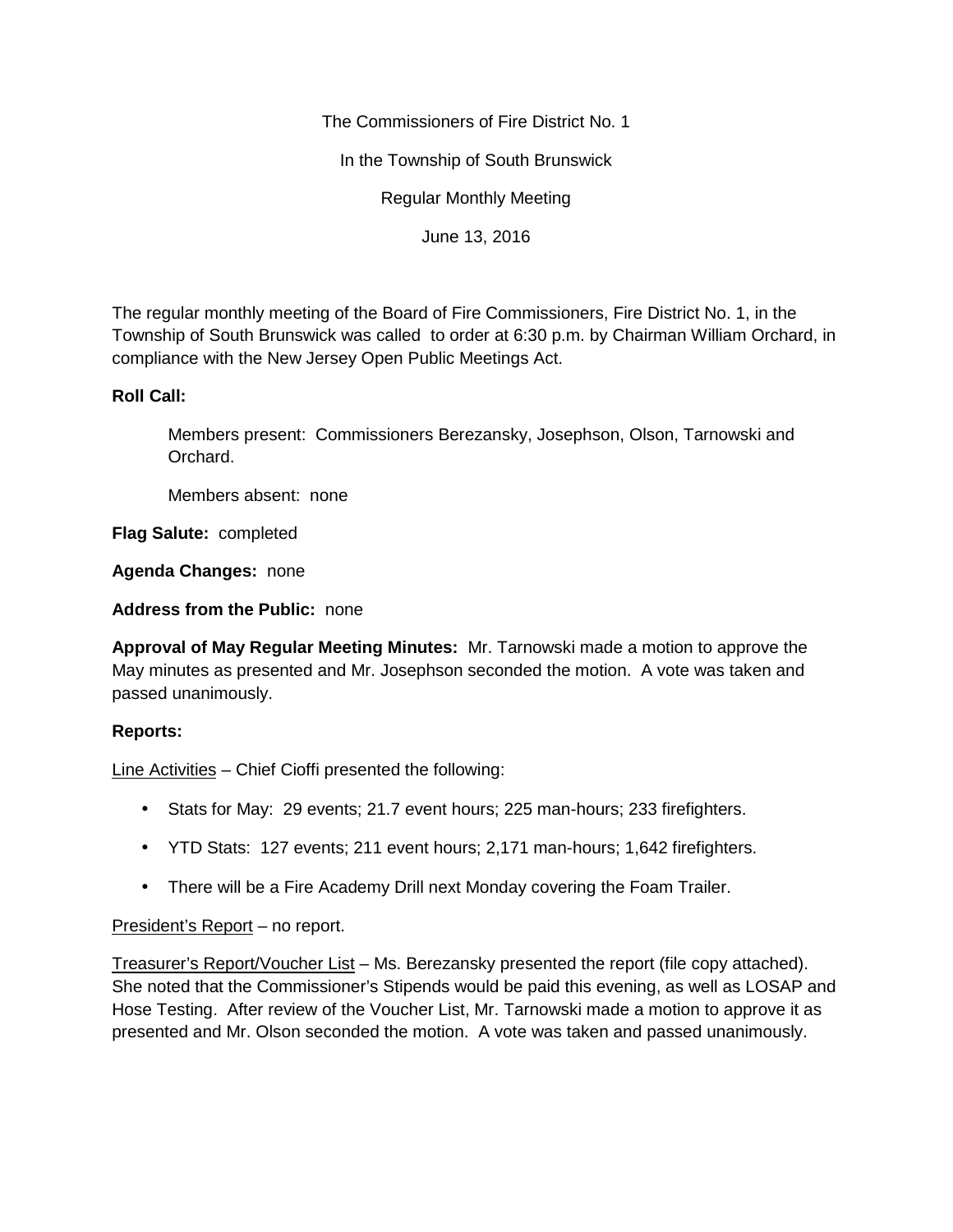Secretary's Report – Mr. Olson had nothing to report.

Fire Coordinator's Report – Mr. Perez presented the following:

- 1. The generators at both stations were checked over by a vendor, who provided a list of work that needs to be done on them. The parts have been order (mostly hoses and belts) and will be installed soon, as well as an oil change.
- 2. There is an issue with the generator on the Rescue Truck, which will necessitate the voltage regulator being replaced.
- 3. The A/C installation at Station 23 has begun.
- 4. One of the fans at Station 23 needed a part replaced.
- 5. There is an issue with the boiler; Mr. Olson suggested that power switch to the boiler should be shut off.
- 6. The primary elections were held last week; no major issues arose.

Chairman's Report – Mr. Orchard had nothing to report.

Standing Committee Reports –

*Fire Company Liaison -* nothing to report.

*Rescue Squad Liaison –* nothing to report.

Public Relations – The Open House will be held on Oct. 14<sup>th</sup>.

*State Association –* The next meeting will be in Sept. in Wildwood

*Insurance –* everything is up to date.

**Unfinished Business: Electronic Sign Board:** Mr. Josephson had nothing to report.

**New Business:** none

**Executive Session:** none

**Address from the Public:** none